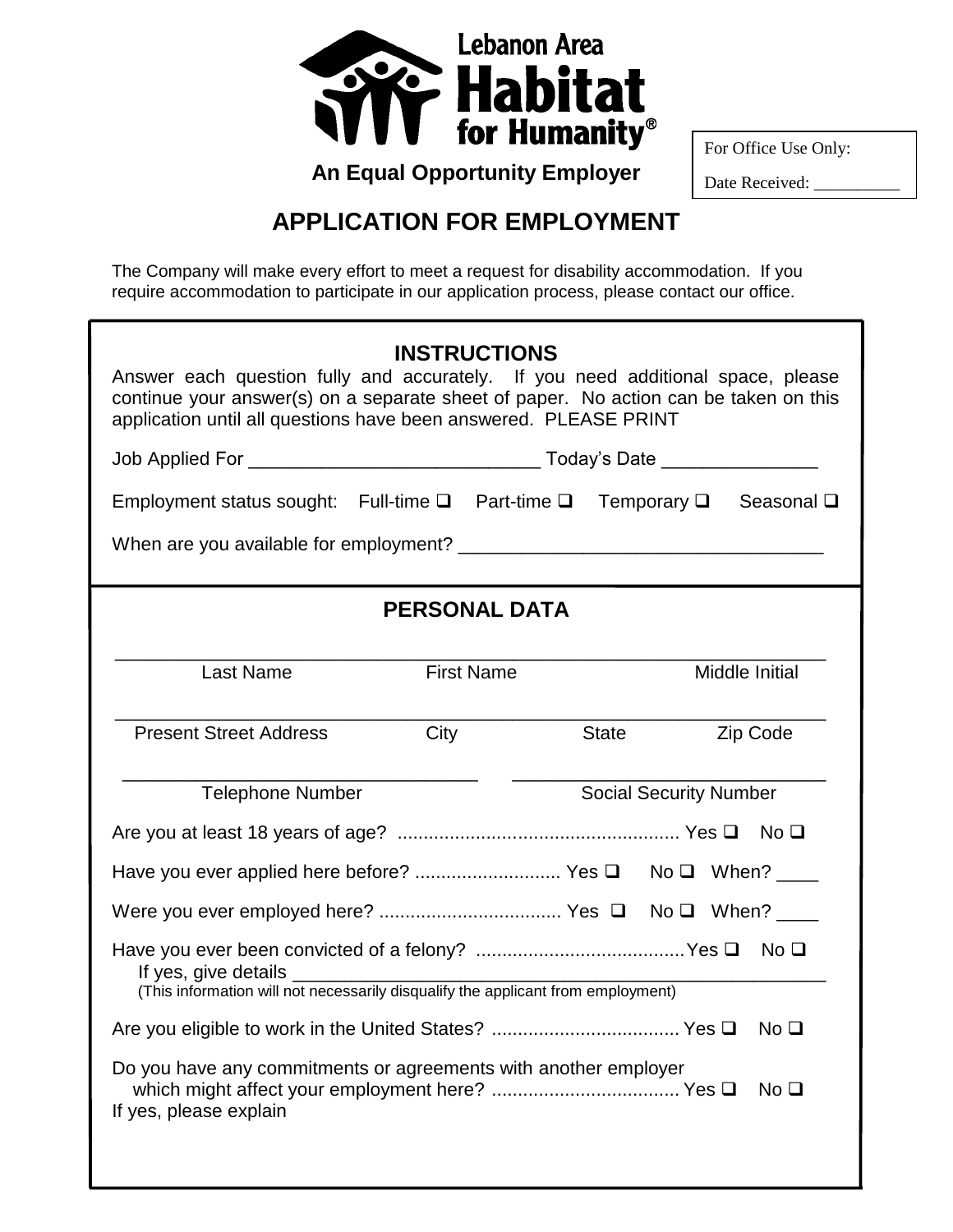| <b>EDUCATION</b>                                                                      |                                          |                                    |
|---------------------------------------------------------------------------------------|------------------------------------------|------------------------------------|
| Name, Address and Location of School                                                  | <b>Highest Grade</b><br><b>Completed</b> | <b>Did You</b><br><b>Graduate?</b> |
|                                                                                       |                                          |                                    |
| College or University: _______________________                                        |                                          |                                    |
| College Major: _____________________________                                          |                                          |                                    |
|                                                                                       |                                          |                                    |
| Additional Educational and/or Vocational or<br><b>Technical Training Information:</b> | <b>Courses</b><br><b>Taken</b>           | <b>Courses</b><br><b>Completed</b> |
|                                                                                       |                                          |                                    |
|                                                                                       |                                          |                                    |
|                                                                                       |                                          |                                    |
| <b>QUALIFICATIONS &amp; SPECIAL SKILLS</b>                                            |                                          |                                    |
|                                                                                       |                                          |                                    |
|                                                                                       |                                          |                                    |
|                                                                                       |                                          |                                    |
|                                                                                       |                                          |                                    |
|                                                                                       |                                          |                                    |
|                                                                                       |                                          |                                    |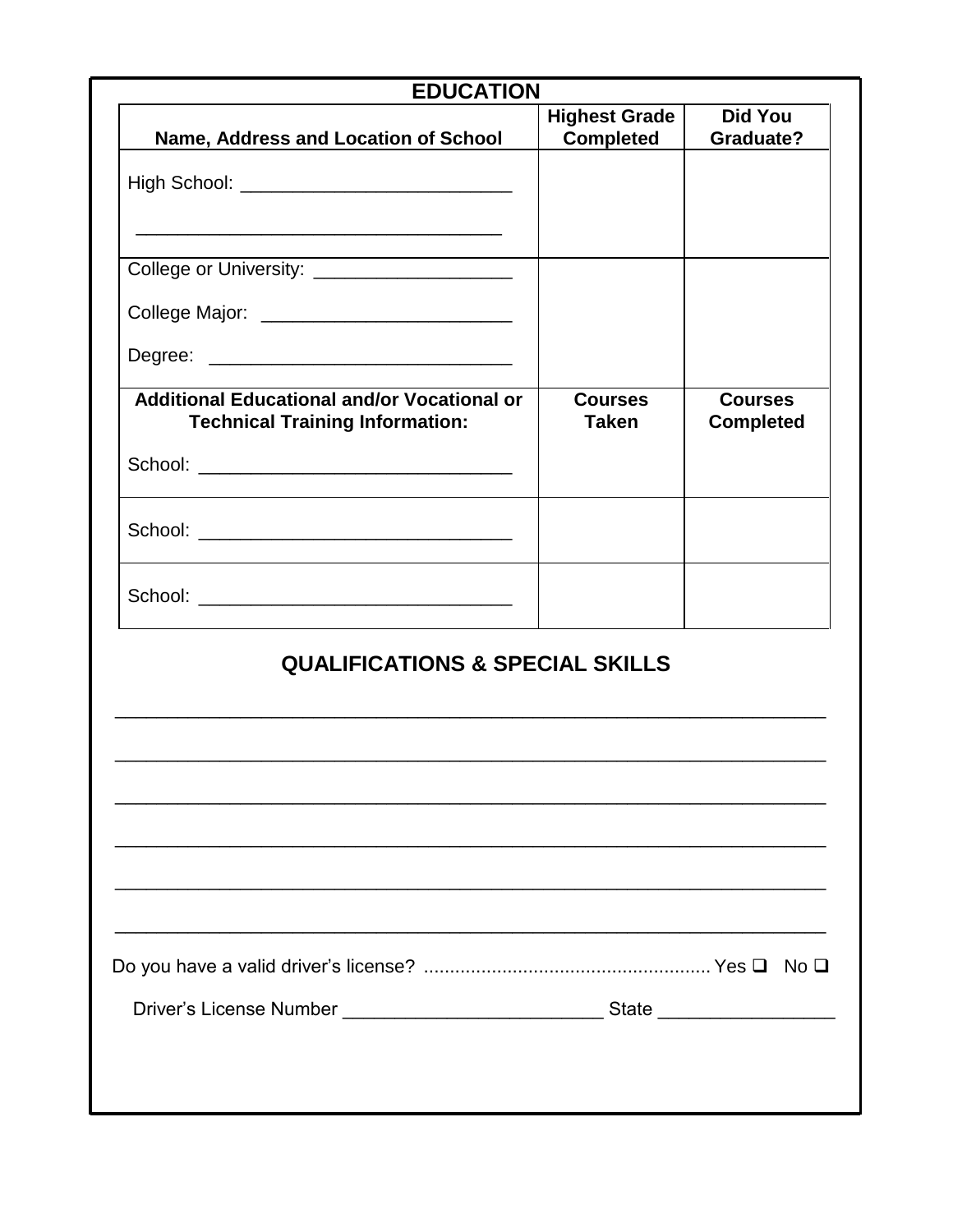## **WORK HISTORY**

List names of employers in consecutive order with present or last employer listed first. If self-employed, give firm name and supply business references. If you worked in any of the positions under another name, please give name(s). **PLEASE GIVE MONTH AND YEAR.** 

| Employer            | Supervisor    |       | Salary             |
|---------------------|---------------|-------|--------------------|
| Address             | Phone         |       | Start:<br>End:     |
|                     |               |       |                    |
| Dates Employed      | Position Held |       | Reason for Leaving |
| From:<br>To:        |               |       |                    |
| Duties:             |               |       |                    |
|                     |               |       |                    |
|                     |               |       |                    |
| Employer            | Supervisor    |       | Start:<br>End:     |
| Address             |               | Phone |                    |
| Dates Employed      | Position Held |       | Reason for Leaving |
| From:<br>To:        |               |       |                    |
| Duties:             |               |       |                    |
|                     |               |       |                    |
|                     |               |       | Start:<br>End:     |
| Employer<br>Address | Supervisor    | Phone |                    |
|                     |               |       |                    |
| Dates Employed      | Position Held |       | Reason for Leaving |
| From:<br>To:        |               |       |                    |
| Duties:             |               |       |                    |
|                     |               |       |                    |
|                     |               |       |                    |
| Employer            | Supervisor    |       | Start:<br>End:     |
| Address             |               | Phone |                    |
| Dates Employed      | Position Held |       | Reason for Leaving |
| From:<br>To:        |               |       |                    |
| Duties:             |               |       |                    |
|                     |               |       |                    |
|                     |               |       |                    |
|                     |               |       |                    |
|                     |               |       |                    |
|                     |               |       |                    |
|                     |               |       |                    |
|                     |               |       |                    |
|                     |               |       |                    |
|                     |               |       |                    |